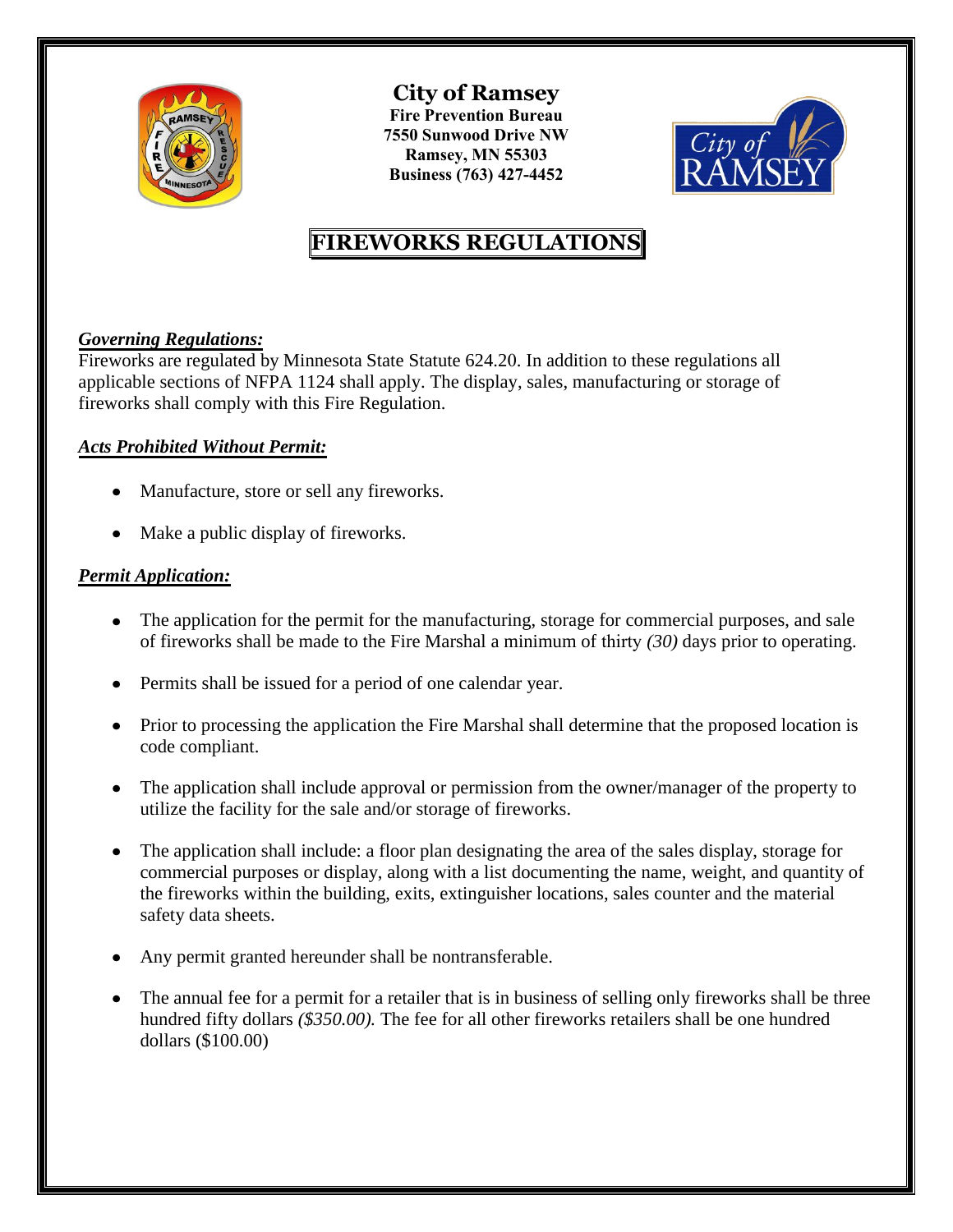#### **Fireworks Regulations Page 2 of 3**

#### *Terms and Conditions for Issuance of Permit:*

A permit for manufacturing, storage for commercial purposes, or retail sale of common fireworks shall be issued only upon the following terms and conditions:

- Manufacturing, storage for commercial purposes, or retail sale may only occur in the appropriate industrial or commercial zoning districts and must comply with all applicable city ordinances. No exterior storage, display, sales or transient sales of fireworks are permitted. No manufacturing, sales or storage for commercial purposes shall occur on residentially zone property or properties used for educational purposes or assemblies. Sale of fireworks in temporary structures shall be conducted in compliance with the City Code.
- There shall be at least two (2) code compliant exits from all buildings from which fireworks are manufactured, stored for commercial purposes or sold.
- Where consumer fireworks retail sales facilities are located in a building containing other tenants, the consumer fireworks retail sales facility shall be separated from the other tenants by fire barriers having a fire resistance rating of not less than 1 hours without openings.
- Storage rooms containing consumer fireworks in a consumer fireworks retail sales facility or store shall be protected with an automatic sprinkler system installed in accordance with NFPA 13, *Standard for the Installation of Sprinkler Systems,* or separated from the retail sales area by a fire barrier having a fire resistance rating of not less than 1 hour with a minimum of 3/4 hour doors.
- Each permit holder shall have not less than two (2) portable fire extinguishers with a minimum rating of 2A:10BC.
- Fireworks may not be ignited, discharged or otherwise used within *100 feet* of a consumer fireworks retail sales store.
- Smoking shall not be permitted in any building or tenant space where fireworks are sold. Areas where fireworks are sold shall be provided with approved "no smoking" signs in red letters not less than two (2) inches in height on white background. All signs shall be maintained in legible condition.
- Fireworks permits shall be posted in a conspicuous location near the main entrance.
- A list of all consumer fireworks displayed and stored on the property shall be available at all times. The list shall document the name, weight, and quantity of the fireworks and be accompanied by the material safety data sheets.
- Upon request samples of the fireworks shall be made available to the fire chief for testing.
- No consumer fireworks shall be displayed or stored within five (5) feet of a public entrance.
- Fireworks shall be under the visual supervision of a store employee or other responsible party while the store is open to the public.